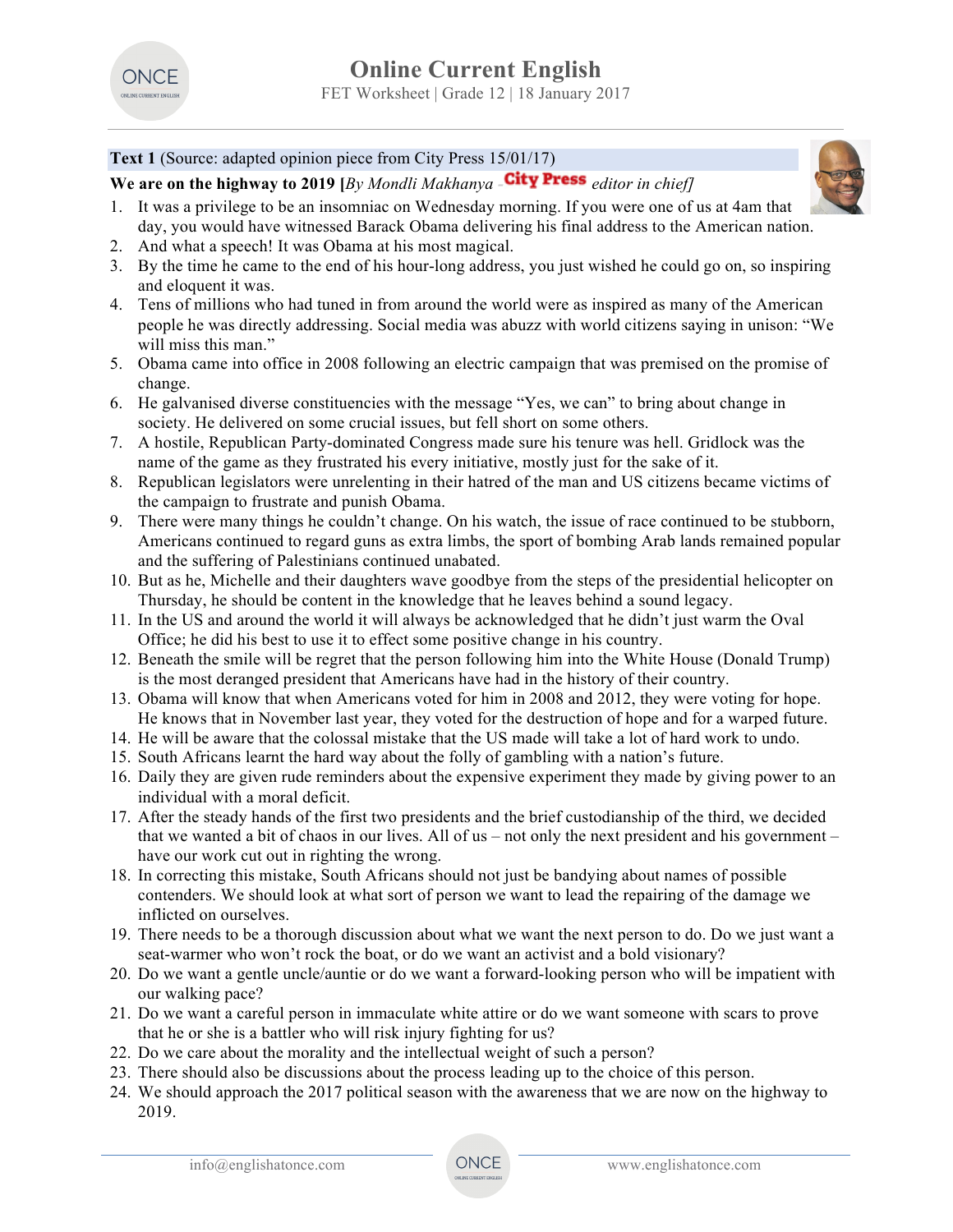

## **Text 2** (Source: The Times 11/01/17)



**Text 3** (Source: Zapiro cartoon from Sunday Times 15/01/17 and www.zapiro.com): Accidents waiting to happen

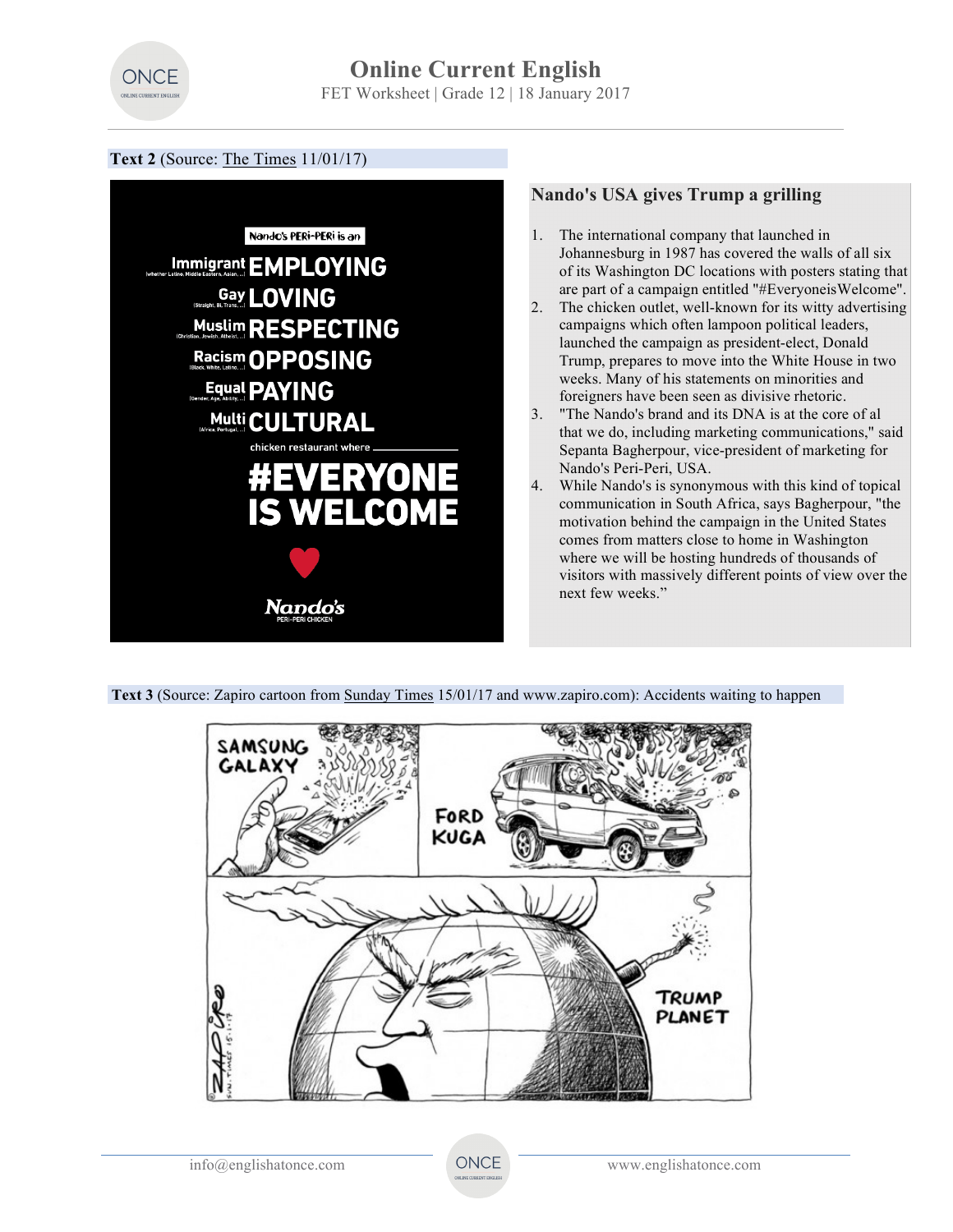

## **WORKSHEET 1: FET phase (Grade 12)**

In this worksheet, the focus is on comprehension (answering questions, inferring meaning and drawing conclusions) and critical language awareness; expressing an opinion; vocabulary development; sentence structure; personal pronouns; genre; purpose; style; tone; visual literacy (analysing cartoons and posters). CAPS: Reading and Viewing; Language Structures and Conventions.

## **Refer to Text 1:**

| 1.                                                                                                             | Explain in your <b>own words</b> why the writer says it was a "privilege to be an insomniac" (paragraph 1)<br>that particular Wednesday morning.<br>(2)                                                                                                                                           |            |  |  |
|----------------------------------------------------------------------------------------------------------------|---------------------------------------------------------------------------------------------------------------------------------------------------------------------------------------------------------------------------------------------------------------------------------------------------|------------|--|--|
| 2.                                                                                                             | Discuss the effect of the <b>sentence structure</b> that is used in paragraph 2.                                                                                                                                                                                                                  | (3)        |  |  |
| 3.                                                                                                             | What does "electric" (paragraph 5) suggest about the type of campaign that Obama ran?                                                                                                                                                                                                             | (2)        |  |  |
| 4.                                                                                                             | Deduce from the context in which it is used the <b>meaning</b> of "gridlock" (paragraph 7).                                                                                                                                                                                                       | (1)        |  |  |
|                                                                                                                | 5. Refer to the statement, "Americans continued to regard guns as extra limbs" (paragraph 9):<br>What is implied by the writer about the way in which Americans regard guns?<br>a.<br>In your <b>opinion</b> , would you say the writer's viewpoint on this is justified? Explain.<br>$b_{\cdot}$ | (2)<br>(2) |  |  |
| 6.                                                                                                             | The writer makes critical statements about Donald Trump and our own situation in South Africa in<br>paragraphs $12-16$ . In your opinion, would you say this is appropriate? Take into account the <b>genre</b><br>and purpose of Text 1.<br>(3)                                                  |            |  |  |
|                                                                                                                | 7. Refer to paragraphs 17 and 18: What do the <b>personal pronouns</b> suggest about the role South Africans<br>have played in the past and should play in the future?                                                                                                                            | (2)        |  |  |
| 8.                                                                                                             | Is "scars" (paragraph 21) literal or figurative? Explain your answer.                                                                                                                                                                                                                             | (2)        |  |  |
| 9.                                                                                                             | Refer to paragraphs 19 to 22: Discuss two elements of style that help to convey the tone of these<br>paragraphs.                                                                                                                                                                                  | (4)        |  |  |
| <b>Refer to Text 2:</b><br>10. Comment on the pun in the heading: "Nando's USA gives Trump a grilling."<br>(2) |                                                                                                                                                                                                                                                                                                   |            |  |  |
|                                                                                                                |                                                                                                                                                                                                                                                                                                   |            |  |  |
|                                                                                                                | 11. Explain how this poster is an example of "topical communication" (paragraph 4). Refer to the details<br>of the poster and the text alongside it in your answer.                                                                                                                               | (3)        |  |  |
|                                                                                                                | <b>Refer to Text 3:</b>                                                                                                                                                                                                                                                                           |            |  |  |
|                                                                                                                | 12. The cartoon is captioned, "Accidents waiting to happen". Discuss the appropriateness of the caption<br>by referring to the details of the cartoon.                                                                                                                                            | (3)        |  |  |
|                                                                                                                | 13. Would you say that Text 3 supports any of the opinions given in Text 1? Justify your argument by                                                                                                                                                                                              |            |  |  |

referring to both texts. (4)  **[35 marks]**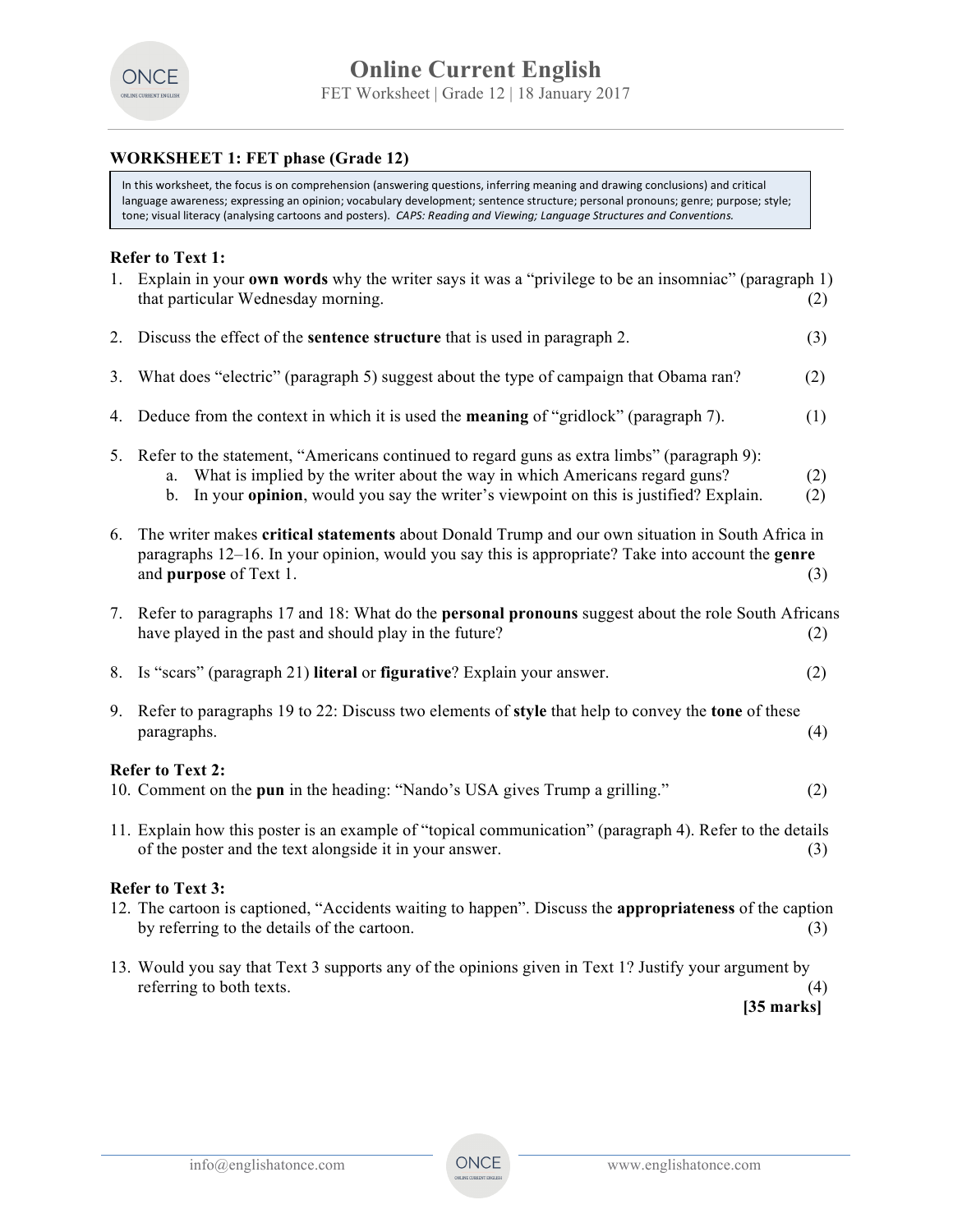

## **Memorandum:**

| 1. | Because he was an insomniac (someone who has difficulty with sleeping) the writer was awake at<br>4am and was thus able to watch Barack Obama give his final speech which was moving and uplifting.                                         |
|----|---------------------------------------------------------------------------------------------------------------------------------------------------------------------------------------------------------------------------------------------|
| 2. | This made him feel it had been an honour to watch it.<br>(2)<br>Two short sentences are used to highlight the writer's view that the speech was "magical". The first                                                                        |
|    | sentence is incomplete (there is no verb) and it unusually begins with "And"; this conveys the writer's<br>excitement and delight. The way in which the second sentence is structured – short and simple –                                  |
| 3. | builds on the first sentence and reinforces its positive sentiments.<br>(3)<br>"Electric" suggests that the campaign was dynamic and energetic, perhaps even full of "light".<br>(2)                                                        |
| 4. | "Gridlock" is often used to refer to traffic that has come to a standstill. Here it means being unable to<br>make progress or move forward.<br>(1)                                                                                          |
| 5. |                                                                                                                                                                                                                                             |
|    | This implies that according to the writer, Americans would see guns as an extension of<br>a.<br>themselves; they would be used as "extra limbs"; guns were so normalised that it was as if<br>they were simply part of their bodies.<br>(2) |
|    | Students may express their own opinions. They might argue that the writer is generalising<br>b.<br>about Americans; that not all Americans see guns in this way. However, they might also argue                                             |
|    | that the policies around gun ownership in America allow for guns to be normalised in                                                                                                                                                        |
|    | everyday use, thus creating this perception.<br>(2)                                                                                                                                                                                         |
| 6. | Text 1 is an opinion piece in a newspaper and as such, it reflects the views of the writer. In a column<br>of this nature, a writer would normally give his/her opinion on an issue. It is therefore a space that                           |
|    | allows for criticism and controversial views – the reader should understand that this is the point of                                                                                                                                       |
|    | view of an individual; it is therefore appropriate to express critical views.<br>(3)                                                                                                                                                        |
| 7. | The use of the personal pronouns "we", "us" and "ourselves" helps to create the impression that South                                                                                                                                       |
|    | Africans themselves should be held to account for what has happened in the past – "we decided we                                                                                                                                            |
|    | wanted a bit of chaos"; "the damage we inflicted on <b>ourselves"</b> ; – and that "all of <b>us</b> " have a role to                                                                                                                       |
|    | play in making things right. By using these pronouns, the writer makes us feel that all South Africans<br>stand together to right "the wrongs".                                                                                             |
| 8. | (2)<br>"Scars" is figurative, referring to life-forming experiences that show someone has been out in the                                                                                                                                   |
|    | world and fought "battles" or experienced hardships.<br>(2)                                                                                                                                                                                 |
| 9. | <b>Rhetorical questions</b> are used to present a series of questions as a way of listing and emphasising                                                                                                                                   |
|    | various points; they also make the reader feel included. The questions convey an emphatic,                                                                                                                                                  |
|    | challenging tone. Repetition is used six times in "Do we want" and this again reinforces the                                                                                                                                                |
|    | challenging, forceful tone.<br>(4)                                                                                                                                                                                                          |
|    | 10. The pun is in "grilling", referring to a method of cooking chicken, but also figuratively meaning<br>"giving someone (Trump) a hard/difficult time".<br>(2)                                                                             |
|    | 11. "Topical communication" refers to using something that is current to bring across a message or to                                                                                                                                       |
|    | make a point. Here Nando's is making use of Trump's prospective term as president of the USA to                                                                                                                                             |
|    | convey its own values which seem to be in opposition to some of Trump's "divisive rhetoric" and his                                                                                                                                         |
|    | "statements on minorities and foreigners". The sentiments on the poster reflect the idea that "everyone"                                                                                                                                    |
|    | is welcome".<br>(3)                                                                                                                                                                                                                         |
|    | 12. Three potentially flammable situations are highlighted in this cartoon – the Samsung phones that have                                                                                                                                   |
|    | caught alight; Ford vehicles that have gone up in flames and Trump coming to power signifying                                                                                                                                               |
|    | danger. The caption is appropriate, as according to the cartoonist, these three scenarios all spell danger<br>and are "accidents waiting to happen".                                                                                        |
|    | (3)<br>13. Text 3 shows "Trump Planet" being a potentially explosive force for our world; there is a burning fuse                                                                                                                           |
|    | ready to explode. In Text 1, Trump is described as "deranged" and the writer says that by voting for                                                                                                                                        |